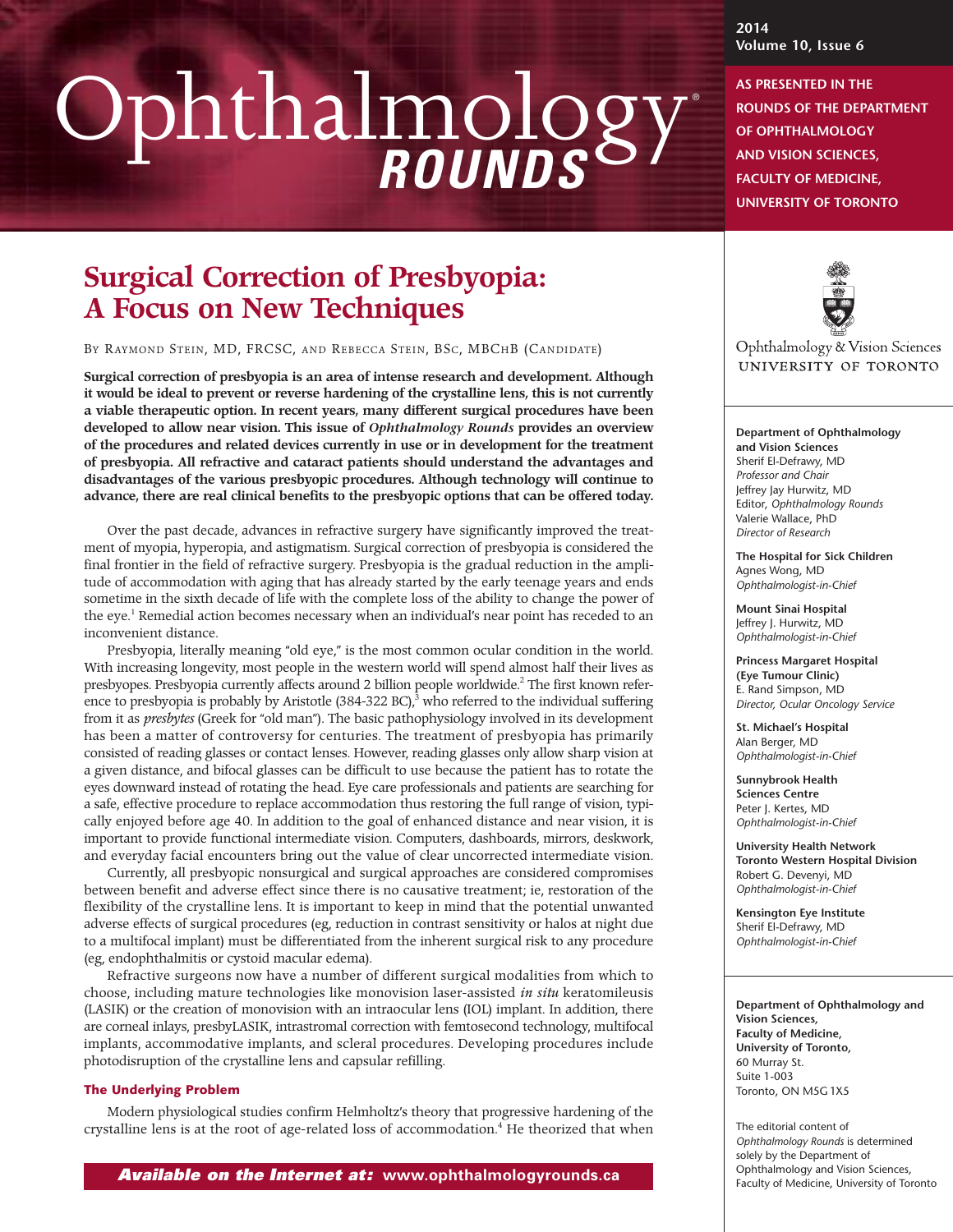the eye accommodates, the ciliary muscle contracts, reducing the tension on the zonules that span the circumlental space extending between the ciliary body and the lens equator. This releases the outward-directed equatorial tension on the lens capsule and allows this elastic capsule to contract, causing an increase in the anteriorposterior diameter of the lens and resulting in an increase in its optical power. Many studies based on Helmholtz's theory have attempted to explain the loss of accommodation in the aging eye. Some suggest a loss of zonules or capsule elasticity with aging; thus, when the zonules are relaxed, the lens is unable to change its shape, <sup>5</sup> and reports conflict on whether the ciliary muscle atrophies with age. 6

The ideal treatment of the crystalline lens's loss of functionality would be either prevention or reversal of the hardening. Unfortunately, we are short of realizing either therapeutic option. Surgical procedures to treat presbyopia have been developed to deal with the sclera, cornea, or lens.

#### **Surgical Corrective Procedures**

#### *Scleral procedures*

Scleral procedures performed with a blade, laser, and/or insertion of scleral implants are based on expanding the distance between the lens equator and the ciliary muscle, thereby increasing zonular tension; $^7$ however, the mechanisms underlying this concept have yet to be proven. According to Schachar, <sup>7</sup> growth of the lens without concomitant growth of other ocular structures physically inhibits the movement necessary for accommodation. A sclerotomy, performed with a blade or laser, would give the lens more room for accommodation. However, physiological studies have shown that the lens does not have increased spaced to move and, additionally, does not move equatorially. Some of the early positive results with the scleral expansion procedure may be secondary to induced multifocality, which provided some enhanced near vision. Clinical outcomes with scleral expansion bands have been neither long lasting nor predictable. 8-10 Additionally, potential risks of scleral procedures include the danger of perforation, retinal detachment, choroidal or retinal hemorrhage, and ischemia, and scleral implants increase the risk of infection and may migrate and extrude.

One new laser procedure aims to correct presbyopia by modification of the scleral-ciliary complex. It utilizes an erbium yttrium aluminum garnet laser to ablate at a depth of 90% of the sclera and a width of 600 µm, with the goal to free the ciliary muscle to contract normally.<sup>11</sup> The spots are delivered in a matrix pattern of 9 laser spots into each oblique quadrant. After completion of the microexcisions, a collagen biomatrix filler is applied to fill the excisions to prevent fibrosis and maintain patency of the ablations. Hipsley and colleagues<sup>12</sup> reported restoration of accommodation of 1.25–1.50 D in 135 eyes, which remained stable through 18 months. They also reported that 89% of patients had near uncorrected visual acuity (VA) of J3 or better postoperatively and no significant loss of distance VA. Broader clinical trials are underway to corroborate these early results.

#### *Corneal procedures*

#### *PresbyLASIK*

There are 2 main approaches to creating corneal multifocality with LASIK. Peripheral presbyLASIK depends on increasing the range of pseudoaccommodation, whereas central presbyLASIK creates a bifocal. Although higherorder aberrations are responsible for decreasing the quality of vision, they can increase the depth of focus to enhance near vision. The amount of aberration that is beneficial appears to vary from patient to patient.

In peripheral presbyLASIK, the depth of focus is increased by the ablation of the peripheral cornea, inducing negative peripheral asphericity. In this procedure, the centre of the cornea is left for distance, whereas the peripheral cornea is for near.<sup>13-15</sup> The presbyopic correction achieved with this ablation profile is significantly influenced by the pupil diameter. If the pupil dilates, as under night conditions, more of the area of the pupil is covered by near correction, and distance vision may be compromised. Conversely, if the pupil becomes miotic, near-vision performance is reduced.

Central presbyLASIK involves the creation of a hyperpositive area for near vision in the central cornea, resulting in a surface which functions similar to a defractive multifocal IOL. 16,17 This type of ablation profile depends on pupil size for the presbyopic correction; pupil constriction enhances near vision at the expense of distance vision. One of the main advantages of this technique is that less tissue must be removed than with the peripheral technique.

Clinical outcomes for peripheral $13-15$  and central  $16,17$ presbyLASIK have demonstrated a high percentage of patients achieving 20/25 distance VA and J2. Further studies are necessary to determine the long-term success of these techniques and to further evaluate the quality of vision under low light and low-contrast conditions.

#### *Corneal inlays*

There have been many challenges over the years in the development of corneal inlays. A clinically successful corneal inlay must be thin, have a small diameter, provide adequate nutritional and fluid permeability, and be inserted relatively deeply in the cornea of the nondominant eye under a flap or in a pocket. Impermeable intrastromal inlays can interfere with corneal metabolism and lead to overlying thinning. An adequate supply of glucose from the aqueous humor, anterior to the inlay, is critical to prevent anterior stromal necrosis. Superficial implantation can lead to abrupt surface curvature changes. Inlays also have the potential to be implanted in monofocal pseudophakic patients and post-laser vision correction patients who have become presbyopic.

The benefits of intrastromal corneal inlays for the treatment of presbyopia include potential reversibility, ease of implantation, and the potential advantage to combine them with other refractive procedures to allow the simultaneous correction of distance acuity. Early intrastromal corneal inlays had been complicated by corneal opacification, vascularization, keratolysis, and decentration. Advancements in corneal inlay technology have been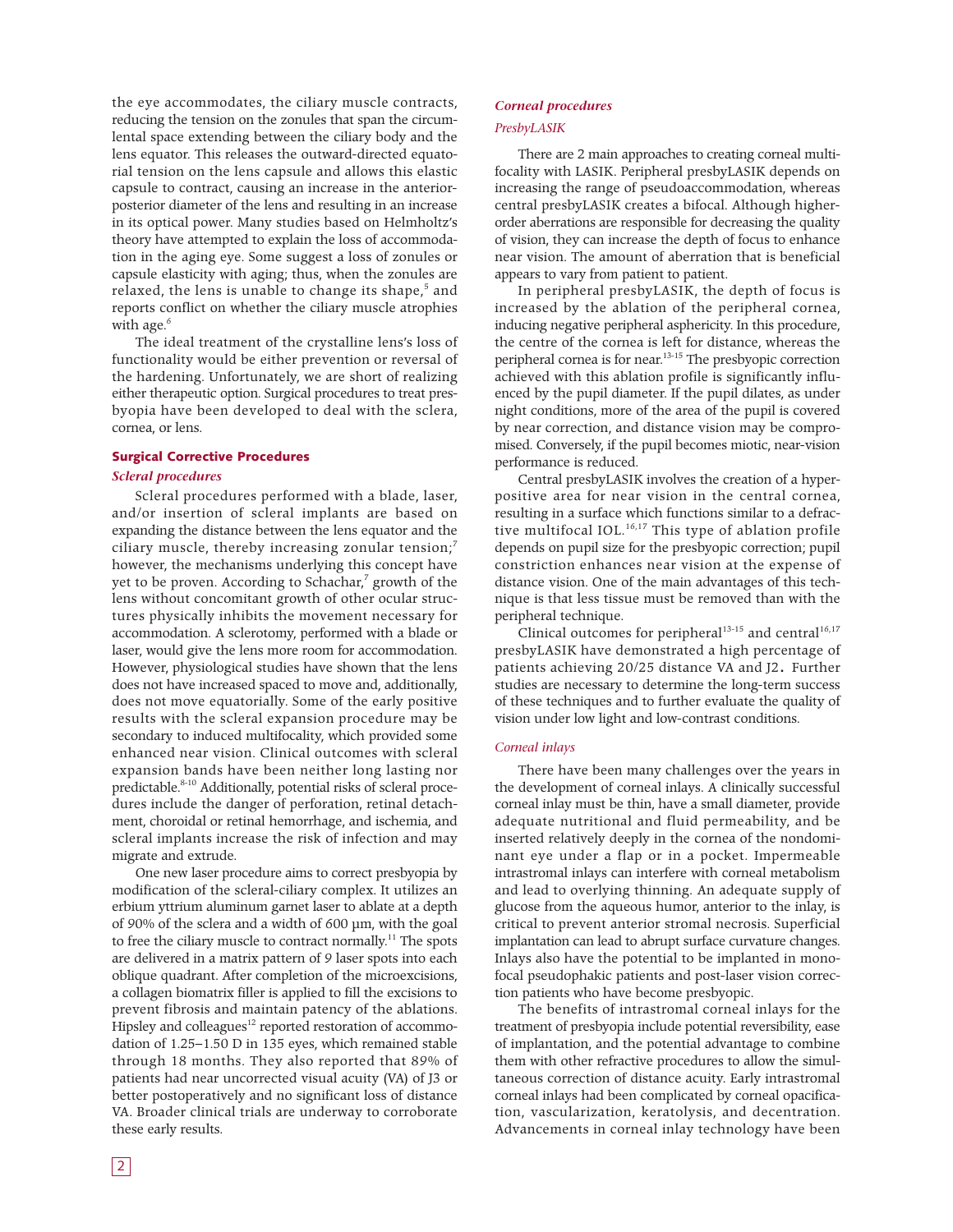secondary to materials with enhanced biocompatibility, femtosecond lasers that facilitate the creation of intrastromal pockets, and a better understanding of wound healing responses. The success of this technology will depend on long-term studies demonstrating biocompatibility and excellent refractive outcomes. A summary of the details and features of the currently available corneal inlays is presented in Table 1.

The *Kamra™ corneal inlay* (Figure 1A) is designed to increase the depth of field in the implanted eye. The inlay can enhance near and intermediate vision without a significant impact on distance acuity. Implantation can be combined with an excimer ablation to simultaneously address a refractive error and presbyopia. The inlay is implanted over the line of sight or, in cases in which there is a significant deviation between the line of sight and the centre of the pupil, an intermediate position is defined. Seyeddain et al $^{18}$  found that 96.9% of patients (N=32 eyes) could read J3 or better in implanted eyes after 24 months. Yilmaz et al<sup>19</sup> determined that the mean uncorrected near VA (UNVA) improved from J6 preoperatively to  $J1^+$  12 months post-implant in 39 presbyopic patients (12 were naturally ametropic and 27 had ametropia from previous hyperopic LASIK). There was no significant change in mean uncorrected distance VA (UDVA) in inlayed eyes. At 4 years, $^{20}$  all patients retained a ≥2-line improvement in near vision with no significant loss in distance vision.

The *Raindrop™ corneal inlay* (Figure 1B) is intended to improve near and intermediate vision by changing the curvature of the cornea. The inlay steepens the central cornea for near vision and leaves the curvature of the more peripheral cornea unchanged for intermediate and distance vision. The material has a refractive index and water content similar to that of the human cornea. Distance acuity is minimally affected as light rays paracentral to the 2-mm inlay remain primarily focused on the retina, particularly with a mid-dilated or dilated pupil. Pupil constriction creates a pseudoaccommodative effect utilizing the steep

| <b>Table 1:</b> Summary of corneal inlays for presbyopia |                                       |                                              |                                |                            |  |  |
|----------------------------------------------------------|---------------------------------------|----------------------------------------------|--------------------------------|----------------------------|--|--|
|                                                          | Kamra™                                | Raindrop™                                    | <b>Flexivue</b><br>Microlens™  | Icolens™                   |  |  |
| Procedure                                                | Modified<br>mono-<br>vision           | Modified<br>monovision                       | Modified<br>monovision         | Modifed<br>mono-<br>vision |  |  |
| Principle of<br>action                                   | <b>Increases</b><br>depth of<br>focus | Steepens<br>anterior<br>corneal<br>curvature | Changes<br>refractive<br>index | Multifocal<br>effect       |  |  |
| Surgery                                                  | Pocket<br>or flap                     | Flap                                         | Pocket                         | Pocket                     |  |  |
| Stromal<br>depth (µm)                                    | 200                                   | 120                                          | 280-300                        | 280-300                    |  |  |
| Inlay<br>thickness<br>$(\mu m)$                          | 10                                    | 25                                           | $15 - 20$                      | 15                         |  |  |
| Diameter<br>(mm)                                         | 3.8                                   | $\mathcal{P}$                                | 3.2                            | 3.0 <sub>m</sub>           |  |  |
| Transparency                                             | <b>No</b>                             | Yes                                          | Yes                            | Yes                        |  |  |



and central cornea to focus light rays for near. Six-month data in 30 emmetropic presbyopes from Slade et al<sup>21</sup> showed that mean UNVA of the treated eye was 20/25 and J1, corresponding to 4 lines of improvement. Uncorrected intermediate VA (UIVA) in the treated eye improved to 20/25; ie, 2 lines of improvement. No patient lost ≥2 lines of corrected near or distance VA. In a previous animal study,<sup>22</sup> the implanted eyes remained clear and free from reaction to the corneal inlay. Corneas were clear upon slit lamp examination at 1 year and histology data suggested that the inlay appeared to be inert.

The *FlexiVue Microlens™* is the only inlay that uses a refractive add power. The lens is made of a hydrophilic polymer, and it is available in +1.5 to +3.5 D refractive powers. In a study by Bouzoukis et al<sup>23</sup> of 43 patients with a mean preoperative UDVA of 20/20 and mean UNVA of 20/50, all patients had an increase in UNVA after 1 week. By 1 year 98% of patients had an UNVA of J2 or better, while UDVA was ≥20/40 in 93% of operated eyes.

The *Icolens™* is the newest corneal inlay in development and is designed to create a multifocal effect using a hydrophilic acrylic hydrogel. This lens combines a neutral central zone with a peripheral optical zone of 3 D. Similar to a multifocal intraocular lens, this bifocal inlay delivers 2 simultaneous images onto the retina. The peripheral positive refractive power of the inlay provides near vision. In a study by Kohnen and O'Keefe, <sup>24</sup> 60% of 52 implants gained ≥2 lines in near VA and 34% gained ≥3 lines. More than half (52%) of patients had no change in UDVA, 30% lost 1–2 lines, and no patient lost more >2 lines. No corneal complications or adverse events occurred. Further clinical results will be documented to determine the longterm patient satisfaction and safety level.

#### *Corneal intrastromal femtosecond laser treatment (Intracor ® procedure)*

The Intracor ® procedure uses a femtosecond laser to create 5 concentric rings within the stroma to induce central corneal steepening in the correction of presbyopia. There are no incisions in the epithelium or Bowman layer. The procedure takes approximately 15–20 seconds and starts in the center with a ring diameter of 1.8 mm with subsequent rings moving towards the periphery. The formation of these intrastromal rings produces a localized biomechanical change that reshapes the cornea to enhance near vision. 25,26 The procedure is typically

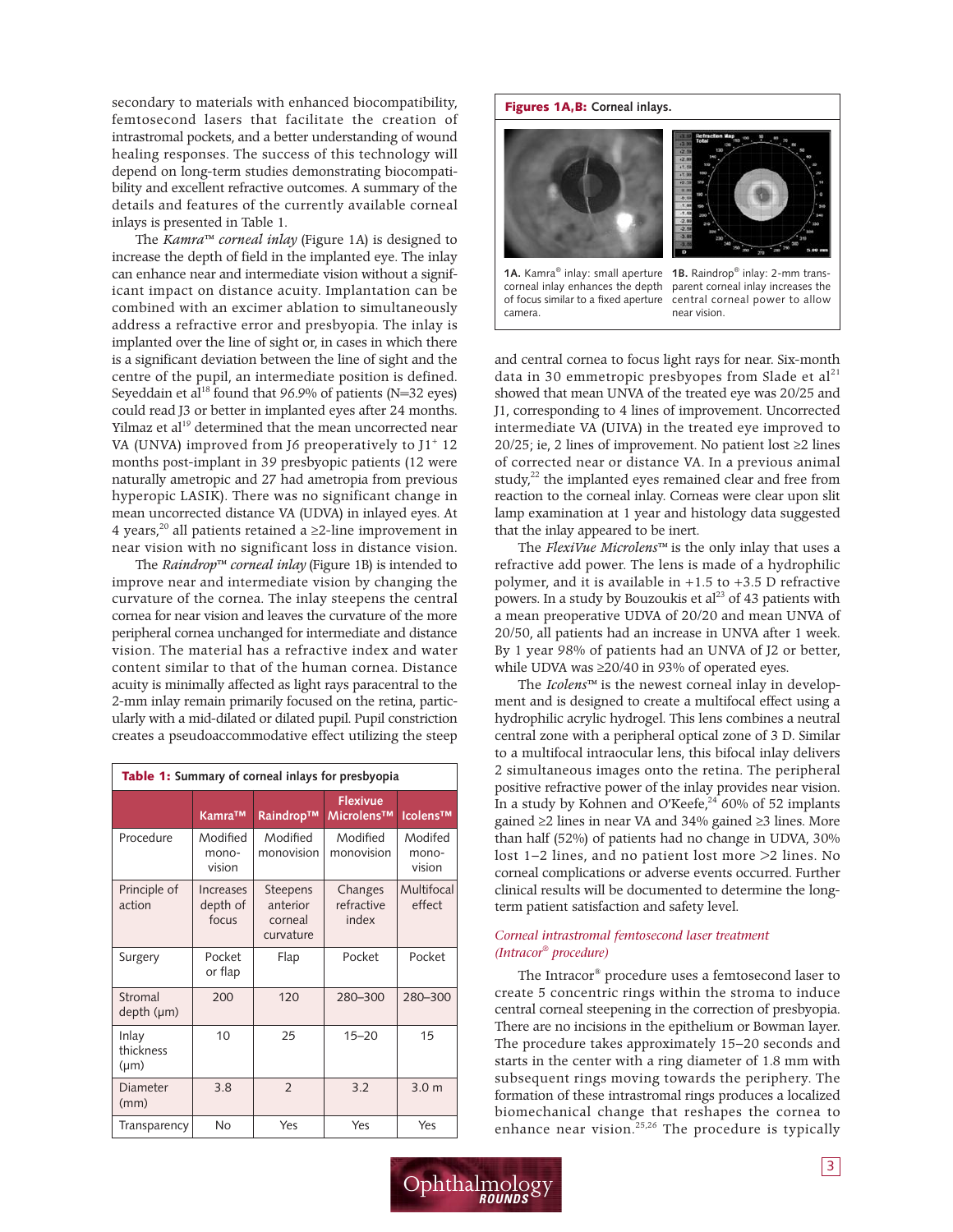performed in the nondominant eye. Immediately following the procedure the intrastromal rings are clearly visible with slit lamp examination, secondary to the cavitation gas bubbles from photo disruption. These gas bubbles disappear after a few hours and the rings are barely visible within a few weeks.

This intrastromal femtosecond laser treatment was first described in 2009 by Ruiz and colleagues, <sup>26</sup> who reported that all 83 eyes studied had improved UNVA with minimal or no change in UDVA at 6 months postoperatively. At 12 months, 22 eyes had an UNVA of J1. Two eyes lost 2 lines of corrected distance VA at 6 months; neither was among the 22 eyes with 12-month near VA improvement. A study by Holzer et al $^{27}$  (N=58 patients) found that UNVA improved by a mean of 4 lines after 1 year. Eighteenmonth data of 25 patients showed that both the median gain of 5 lines of near vision and corneal steepening remained stable. <sup>28</sup> Intrastromal femtosecond laser treatment has also been associated with significant adverse effects; Holzer et al<sup>28</sup> observed that 7.1% of their subjects lost ≥2 lines of distance best-corrected (BC) VA, 11.5% lost ≥2 lines of near BCVA, and 19.6% were not satisfied with the result at 12 months. This loss of distance BCVA is of particular concern, and long-term data on this procedure are required to identify the risk of refractive instability, as well as the potential reduction in contrast sensitivity and increased night vision disturbances.

#### *Monovision*

#### *Classic monovision*

Monovision is a well-established procedure in refractive surgery. The technique, in which the dominant eye is corrected for far vision while the nondominant eye is corrected for near vision, represents the earliest surgical attempt to deal with presbyopia. Monovision can be achieved by either corneal refractive surgery (LASIK or photorefractive keratectomy monovision) or by a monofocal implant. Prior to monovision surgery, a preoperative spectacle or contact lens trial should be implemented to ensure that anisometropia could be tolerated. The success rate in pseudophakic patients is relatively high, varying from 64% to 100%.<sup>29</sup> The main difficulties with the monovision technique are related to reduce stereopsis due to anisometropia, and blurred vision during night driving. A pair of glasses for night driving is helpful to allow improved visual function. The limitations include loss of fusion due to anisometropia between the 2 eyes, poor intermediate vision, reduced binocular contrast sensitivity, and reduced stereoacuity. However, recent studies have demonstrated that many of these limitations can be avoided by limiting the anisometropia to 1.25 D or 1.5  $D^{29,30}$  It is of interest that monovision induced by refractive surgery can be tolerated by a higher portion of patients (92%) than monovision induced by contact lenses  $(60%)$ .<sup>31</sup> It is unclear whether this may be related to problems with contact lens wear and tolerance.

#### *Laser blended vision*

Laser blended vision combines elements of monovision with increases in the depth of field by augmentation of the spherical aberration. A sophisticated excimer laser

ablation profile is used to induce spherical aberration within a certain range to mitigate adversely affecting contrast sensitivity and quality of vision. The technique has demonstrated satisfactory binocular fusion and functional stereoacuity compared to classic or traditional monovision. <sup>32,33</sup> Reinstein et al<sup>34</sup> demonstrated that 94% of myopes, 80% of hyperopes, and 92% of emmetropes see 20/25 and J2.

#### *Intraocular procedures*

IOL technology continues to advance with the development of multifocal and accommodating lenses (Table 2). Each IOL design has clear advantages and disadvantages. Preoperative assessment of the patient's personality and needs is critical to determine the success with IOL technology for presbyopia.

#### *Multifocal IOLs*

Multifocal presbyopia-correcting IOLs have demonstrated a number of benefits, including spectacle independence, good near and improved intermediate acuity, depth of field, easy implantation, long-term capsular bag stability, and improvement of the symptoms of glare and halos with neuroadaptation. Potential adverse effects include limited intermediate vision, reduced contrast sensitivity compared to accommodating and monofocal lenses, and dysphotopic phenomena, such as glare, halos, and problems with night vision. 35-40 In several studies, more than 90% of patients would choose to have the same IOL implanted again. For dissatisfied patients, the cause could typically be identified and corrected in most cases. Compared to accommodative IOLs, reduced contrast sensitivity may limit multifocal

| Table 2: Multifocal and accommodating intraocular lenses<br>in Canada |                             |                                          |                              |  |  |
|-----------------------------------------------------------------------|-----------------------------|------------------------------------------|------------------------------|--|--|
|                                                                       | <b>Type</b>                 | <b>Regulatory</b><br>status in<br>Canada | Contrast<br>sensitivity      |  |  |
| AcrySof®<br>ReSTOR®<br>$+3.0$ D<br>$+2.5$ D                           | Multifocal-<br>apodized     | Approved                                 | Decrease<br>Decrease         |  |  |
| Tecnis <sup>®</sup><br>Multifocal                                     | Multifocal -<br>nonapodized | Approved                                 | Decrease                     |  |  |
| AT LISA <sup>®</sup> 809                                              | Multifocal -<br>nonapodized | Special<br>access                        | Decrease                     |  |  |
| Lentis <sup>®</sup> Mplus<br>$+3.0$ D<br>$+1.5$ D                     | Asymmetric<br>multifocal    | Approved                                 | Slight decrease<br>No effect |  |  |
| FineVision                                                            | Asymmetric<br>multifocal    | Special<br>access                        | Slight decrease              |  |  |
| Crystalens <sup>®</sup>                                               | Accommodating               | Approved                                 | No effect                    |  |  |
| Synchrony <sup>®</sup>                                                | Accommodating               | Special<br>access                        | No effect                    |  |  |
| FluidVision®                                                          | Accommodating               | Research<br>stage                        | No effect                    |  |  |
| Sapphire<br>AutoFocal <sup>®</sup>                                    | Accommodating               | Research<br>stage                        | No effect                    |  |  |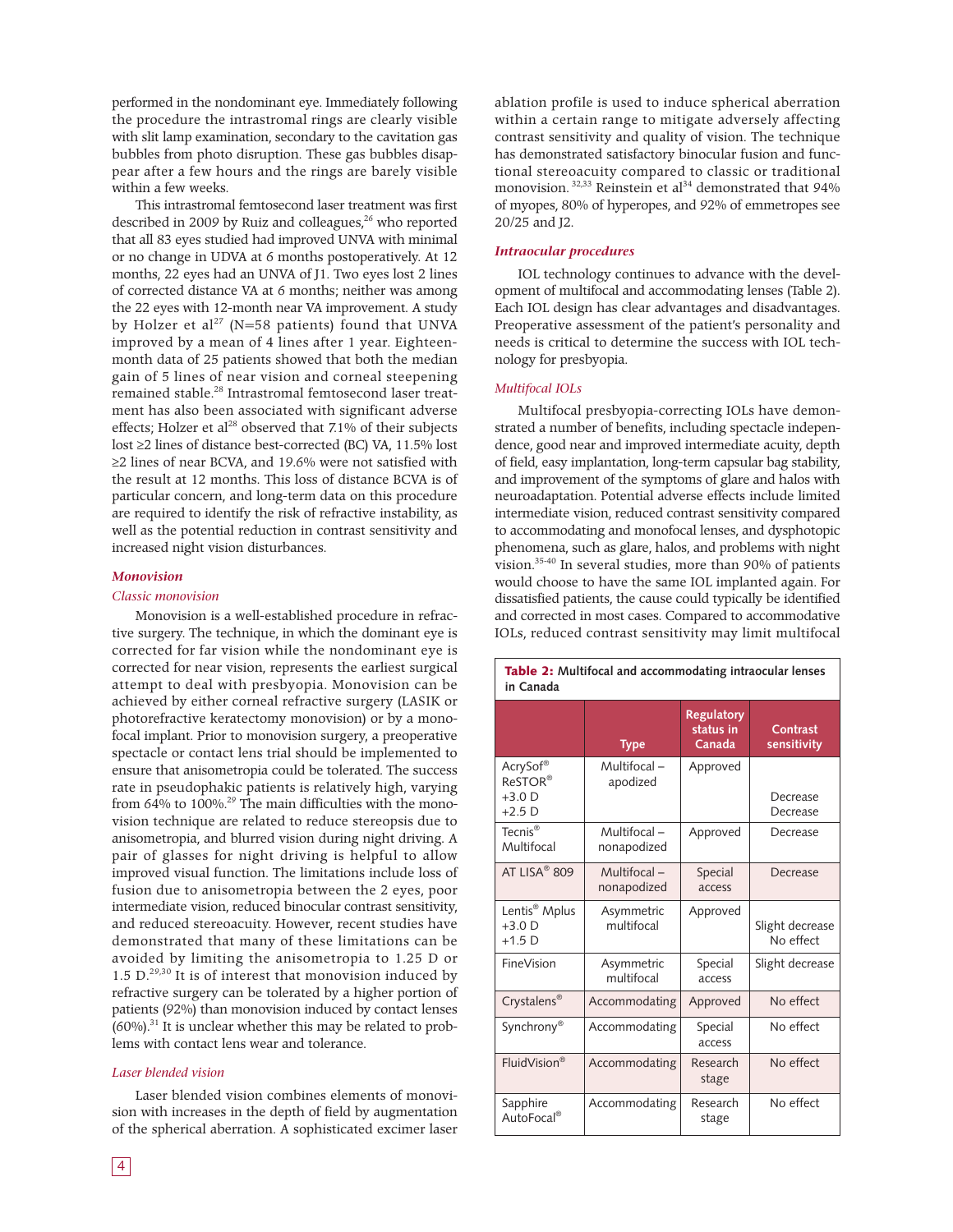IOLs in some patients who perform low-light activities. Glare and halos may be less prevalent with the newer aspheric designs.

Multifocal IOLs are designed to have multiple focal points, which create multiple images at different focal lengths. Patients tend to perceive only the focused image of interest. Multifocal IOLs can be divided into refractive and defractive lenses. Multifocal implants should be discouraged in patients who have epithelial basement membrane dystrophy and any macular disease, such as age-related macular degeneration or epiretinal membrane. High hyperopes might face difficulties due to the large positive angle kappa that can result in multifocal intolerance. Patients receiving multifocal implants must be aware that neuroadaptation to the newly created vision might take up to 6 months.

*Defractive multifocal IOLs* utilize defractive zones, or microscopic steps across the lens surface. <sup>41</sup> As light encounters these steps, it is directed toward near and distance focal points. The amount of light directed to the near focal point is directly related to the step height, as a proportion of wavelength; at a step height of 1 wavelength, all light will be directed to the near focal point, and a step height that is a smaller proportion of the wavelength would direct more light particles to the distance focal point. This underlying principle is important in understanding the design differences of the 2 types of defractive multifocal IOLs: apodized and nonapodized.

An apodized lens has a gradual reduction in defractive step heights from the centre to the periphery.<sup>42,43</sup> As a consequence, as pupil size increases, more defractive zones with smaller step heights are exposed and direct a larger portion of light rays to the distant focal points. In theory, this design allows enhanced distance vision in low light situations, such as driving at night. The AcrySof ® ReSTOR® implant has an apodized defractive optic zone centrally and a refractive peripheral zone (Figure 2A). This regional zone difference favours distance vision under mesopic conditions. The ReSTOR lens is available in a +3.0 model, which provides +2.25 to +2.50 D at the spectacle plane, and +2.5 model, which provides +1.75 to +2.25 D at the spectacle plane. The +2.5 model distributes more light for distance vision, has fewer diffractive zones, a larger central refractive zone, and a focal point that is about 0.50 D further out than the +3.0 model. Since visual function depends on pupil size for both implants, satisfactory reading requires sufficient light to produce a relatively small pupil. Fernández-Vega et al <sup>44</sup> found that UDVA was ≥20/25 in 224 myopic and hyperopic eyes (mean spherical equivalent -6.0 D and +3.9 D, respectively) 6 months after ReSTOR implantation. No myopic eye lost ≥2 lines of distance BCVA, 10 eyes gained 1 line, and 10 gained  $\geq$ 2 lines. In the hyperopic group, 20 eyes gained 1 line and 15 eyes gained ≥2 lines. No eye lost >2 lines of near BCVA, 1- 2 lines were lost by 10 myopic and 8 hyperopic eyes, 15 myopic eyes and 20 hyperopic eyes gained 1 line, and 5 and 16 eyes, respectively, gained 2 lines.

Nonapodized defractive IOLs are designed with defractive steps that have a uniform height from the periphery to the center, which results in an equal amount of light to near and distance foci for all pupil diameters. <sup>42</sup> The 2



examples of nonapodized multifocal IOLs are the Tecnis ® multifocal IOL (Figure 2B) and the AT LISA® 809 IOL. Unlike ReSTOR, the Tecnis multifocal features nonapodized defractive steps on the posterior surface of the lens. <sup>45</sup> Implantation of Tecnis was associated with an UNVA of J1 in 93.7% of 2500 eyes and J2 in 98%. <sup>46</sup> Eightfive percent of eyes achieved an UDVA of ≥20/30. The AT LISA 809 IOL, although nonapodized, directs light asymmetrically to the 2 focal points, in favour of distance vision. In a study of 45 eyes into which the AT LISA was implanted, the mean UDVA was 0.04±0.15 logMAR and 98% of eyes reached a UDVA of ≥20/40.<sup>47</sup> The mean UNVA and UIVA were 0.20±0.16 logMAR and 0.40±0.16 logMAR, respectively.

*Rotationally asymmetric multifocal IOLs.* Unlike the refractive and defractive IOLs, which are designed with rotational symmetry, a new category of IOLs utilize the concept of rotational asymmetry. <sup>48</sup> One such lens – the Lentis ® Mplus (Figure 3A) – consists of a near section add that makes the IOL independent of pupil sizes >2 mm. It is a single-piece square-edge implant composed of hydrophilic material and is available with a +3.0 D or +1.5 D add. In a study by Venter et al <sup>49</sup> involving 9366 eyes (4683 patients), a binocular UDVA of ≥20/25 was achieved by 95% of eyes at 3 months. Mean binocular UNVA at 3 and 6 months were 0.155±0.144 logMAR and



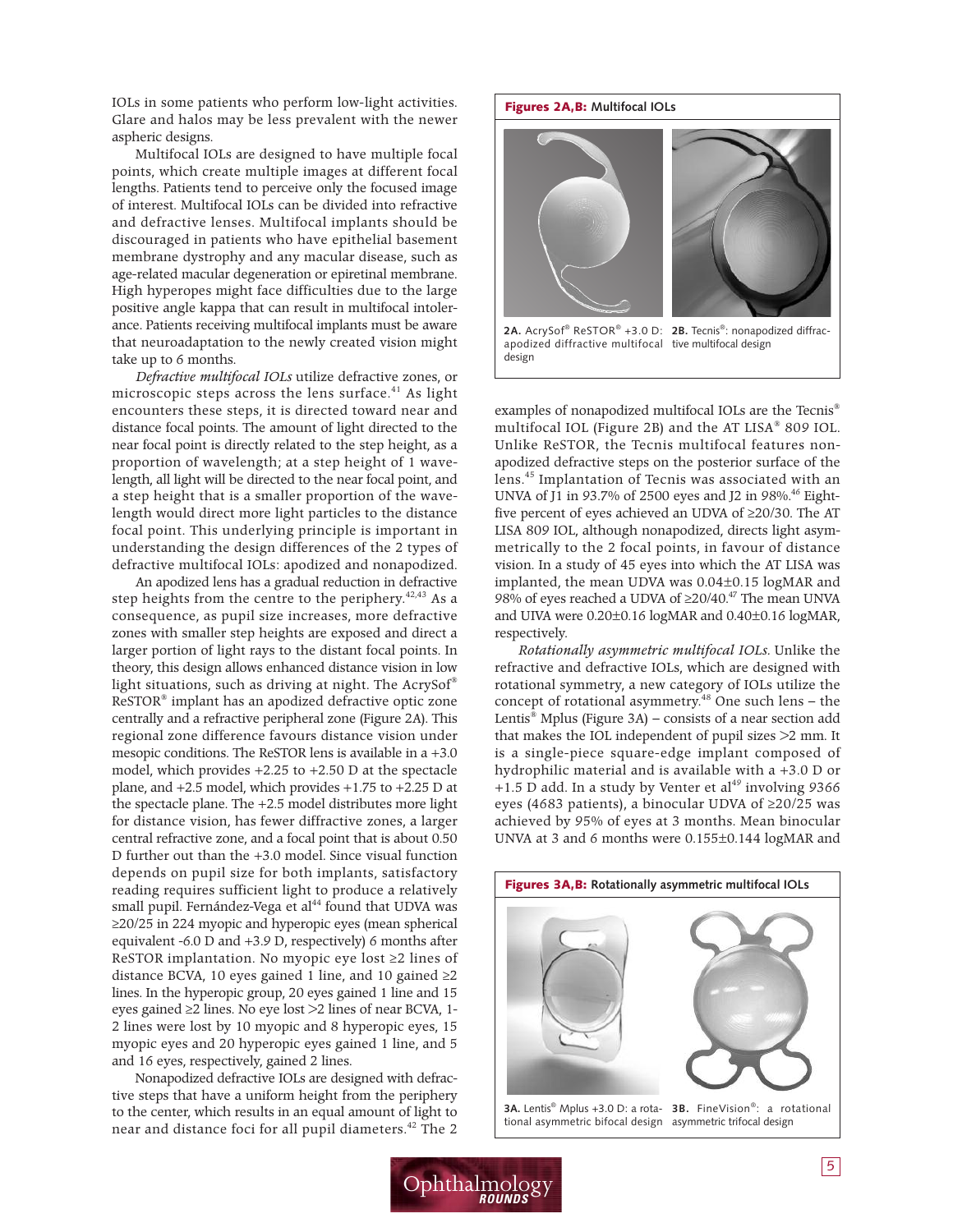0.159±0.143 logMAR, respectively. Patient satisfaction level was very high with 97.5% willing to recommend the procedure. Another design with rotational asymmetry the FineVision® IOL (Figure 3B); it is a trifocal design that combines 2 defractive profiles, <sup>50</sup> 1 for distance and intermediate vision and 1 for distance and near vision. Alió et al <sup>51</sup> found mean UDVA, UNVA, and UIVA of 0.18±0.13 logMAR, 0.26±0.15 logMAR, and 0.20±0.11 logMAR, respectively, in 40 eyes of 20 patients with bilateral cataracts. Monocular contrast sensitivity under scotopic conditions was within the normal range for a population older than 60 years.

#### *Accommodating IOLs*

There are 2 designs of accommodating IOLs: a single optic and a dual optic system. Single optic accommodative IOLs alter the focal length of the IOL-eye optical system, based on the anterior movement of the lens and changes in lens architecture. The dual optic accommodating IOL is designed based on the concept of not only axial movement, but on modifying the power of the implant, which changes in position.

The Crystalens® accommodating IOL, a single-optic lens, has hinges across the plate-like haptic that facilitate anterior movement of the lens. Clinical outcomes of the single optic lens have demonstrated that 88.4% of patients have achieved ≥20/40 for distance, intermediate, and near vision compared with 35.9% using the standard IOL.<sup>52</sup> It has been suggested that one mechanism to account for the observed accommodation or pseudoaccommodation is flexing of the optic itself, as is seen during accommodation of the natural crystalline lens. 53

A dual-optic accommodating IOL uses 1 lens each of high and negative power, typically placed anteriorly and posteriorly, respectively. <sup>54</sup> An example is the Synchrony® IOL (Figure 4), whose front (+32.0 D) and posterior (variable negative power) optics are connected by spring haptics. Clinical trials have demonstrated a mean accommodative range of  $3.22 \pm 0.88$  D.<sup>55</sup> This lens requires a 3.7-mm incision that can induce postoperative astigmatism.

A few new accommodative implants are currently under development. The FluidVision® lens relies on liquid to make accommodative changes. By virtue of the natural human physiological contraction and relaxation of the ciliary muscle, the fluid internal to the implant allows



changes in shape like a pliable crystalline lens prior to the onset of presbyopia. The implant is acrylic and is filled with silicone oil. As the ciliary body muscle contracts and relaxes, forces are conveyed through the zonules and the capsule to the implant and the fluid in the haptics is pushed into the optic causing the anterior curvature of the optic to increase. A nonfoldable prototype of the lens was implanted in 14 sighted eyes in 2010, and an average of 5 D of accommodative amplitude was documented. 56 Another prototype implant, the electroactive Sapphire AutoFocal ®, is an electromechanical lens equipped with a microscopic battery that stimulates shape change in the optic upon sensation of accommodation. <sup>57</sup> As the pupil changes size and becomes smaller, the liquid crystals inside the lens are stimulated by electromechanical impulses, resulting in a change in the refractive lens to provide 3 D of reading. This implant does not rely on the muscles in the eye functioning and capsular bag contraction or hardening to be effective.

#### *Femtosecond laser photodisruption of the crystalline lens*

Femtosecond laser technology is revolutionizing ophthalmic surgery by its capability to provide ultrashort laser pulses to a focal point without interacting with the surrounding transparent ocular tissues or causing collateral damage. This laser has the potential to treat the crystalline lens precisely and noninvasively, potentially restoring elasticity to the lens (Figure 5). The idea of enhancing accommodation with a femtosecond laser to soften a hard nucleus was first introduced in 1998. <sup>58</sup> The cutting inside the lens could be achieved by photodisruption, whereby localized laser-induced plasma is formed, followed by a shockwave and a cavitation bubble. The idea was to increase the flexibility of the lens and hence restore accommodative amplitude. A 2011 clinical study and 2 year follow up showed <1.0 D of accommodation. <sup>59</sup> This minimal average change suggests that further investigation is required to determine the ideal laser spot pattern. The outcomes of studies with refined algorithms are anticipated in the near future.



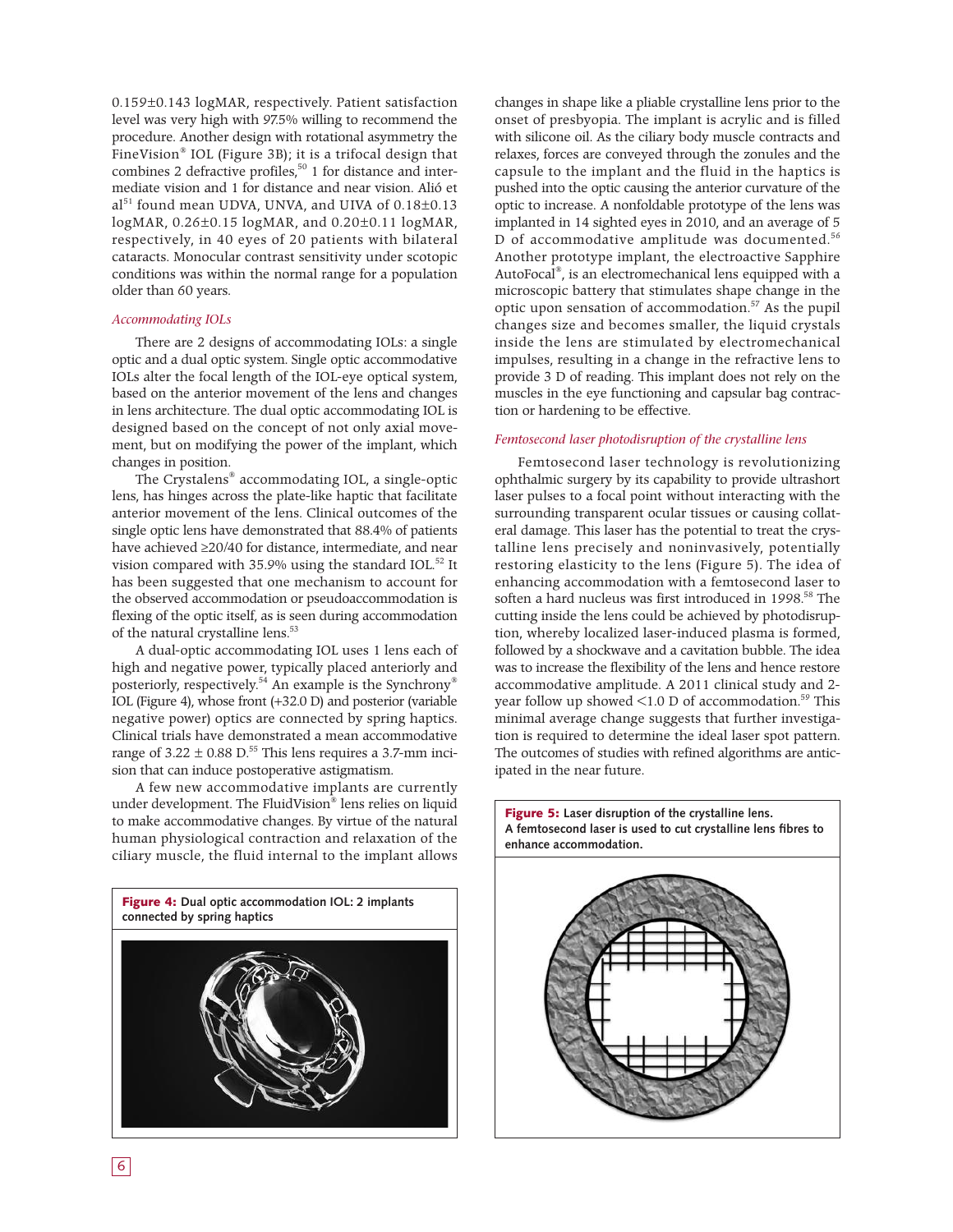**Figure 6: Lens refilling procedure: an attempt to replace the capsular bag contents with a substance to enhance accommodation.**



#### *Lens refilling*

As hypothesized by Kessler in 1964, <sup>60</sup> an ideal option to restore accommodation would be a lens refilling procedure (Figure 6). An injectable material would replace the nucleus and cortex of the crystalline lens in the presence of a functioning ciliary muscle and capsular and zonular integrity. This procedure would create an ametropic eye, result in increasing accommodative amplitude and be viable for several decades. The refilled capsule would have the potential to restore accommodation by mimicking the mechanical properties of the youthful natural lens. Kessler's exploratory studies with beef lenses showed that the accommodative amplitude decreases significantly with capsule fibrosis, suggesting that capsule elasticity is critical in the accommodative mechanism. <sup>60</sup> It also has been demonstrated that the volume of the injected material is important to determine the postoperative refraction. <sup>61</sup> *In vivo* animal lens refilling studies the development of capsular fibrosis was seen as a major obstacle. <sup>62</sup> Furthermore, success of surgical attempts to eradicate regeneration of equatorial lens epithelial cells was limited. Thus, lens refilling techniques are unproven to date for the long-term restoration of accommodation.

#### **Summary**

The prevention or reversal of hardening of the crystalline lens would be an ideal approach to maintain or restore accommodation. Unfortunately, this is not a viable therapeutic option at present. Many different surgical procedures have been developed in recent years to improve near vision. These procedures include surgery on the sclera, the cornea, or the crystalline lens. The most common surgical options include monovision LASIK, monovision lens exchange, corneal inlays, presbyLASIK, and multifocal or accommodative lens implants. All refractive and cataract patients should understand the advantages and disadvantages of the various presbyopic procedures.

*Dr. Stein is Medical Director of the Bochner Eye Institute, Cornea and Refractive Surgery Specialist, Mount Sinai Hospital, and Associate Professor, Department of Ophthalmology and Vision Sciences, University of Toronto, Ontario. Ms. Stein completed a BSc Honours (Medicine), Bute Medical School, University of St. Andrews, Scotland, United Kingdom, and is completing her medical degree at the University of Manchester, United Kingdom.*

#### **References**

- 1. Duane A. Normal values of the accommodation at all ages. *JAMA*. 1912;59:1010-1013.
- 2. Fricke TR, Wilson D, Holden BA. Demographics: vision impairment due to uncorrected presbyopia. In: Palikaris I, Plainis S, Charman WN, eds. *Presbyopia: Origins, Effects and Treatment*. Thorofare (NJ): Slack; 2012. Chapter 1, pp. 3-9.
- 3. Aristotle. *Problems*. Cambridge (MA): Harvard University Press; 1957.
- 4. Hartridge H. Helmholtz's theory of accommodation. *Br J Ophthalmol.* 1925;9(10):521-523.
- 5. Brown N. The change in shape and internal form of the lens of the eye on accommodation. *Exp Eye Res*. 1973;15(4):441-459.
- 6. Fisher RF. The force of contraction of the human ciliary muscle during accommodation. *J Physiol*. 1977;270(1):51-74.
- 7. Schachar RA. Theoretical basis for the scleral expansion band procedure for surgical reversal of presbyopia [SRP]. *Compr Ther*. 2001; 27(1):39-46.
- 8. Mathews S. Scleral expansion surgery does not restore accommodation in human presbyopia. *Ophthalmology*. 1999;106(5):873-877.
- 9. Malecaze FJ, Gazagne CS, Tarroux MC, Gorrand JM. Scleral expansion bands for presbyopia. *Ophthalmology*. 2001;108(12):2165-2171.
- 10. Qazi MA, Pepose JS, Shuster JJ. Implantation of sclera expansion band segments for the treatment of presbyopia. *Am J Ophthalmol*. 2002; 134(6):808-815.
- 11. Hipsley AM, inventor; ACE VISION GROUP INC, assignee. System and Method for Treating Connective Tissue United States patent US 7,871,404. Jan 18, 2011.
- 12. Hipsley AM. Laser ACE procedure for presbyopia. Paper presented at the American Society of Cataract and Refractive Surgery (ASCRS) Symposium on Cataract, IOL and Refractive Surgery. San Diego (CA): March 27, 2011.
- 13. El Danasoury AM, Gamaly TO, Hantera M. Multizone LASIK with peripheral near zone for correction of presbyopia in myopic and hyperopic eyes: 1-year results. *J Refract Surg*. 2009;25(3):296-305.
- 14. Telandro A. The pseudoaccommodative cornea multifocal ablation with a center-distance pattern: a review. *J Refract Surg*. 2009;25(1 Suppl):S156-S159.
- 15. Pinelli R, Ortiz D, Simonetto A, Bacchi C, Sala E, Alio JL. Correction of presbyopia in hyperopia with a center-distance, paracentral-near technique using the Technolas 217z platform. *J Refract Surg*. 2008; 24(5):494-500.
- 16. Jackson WB, Tuan KM, Mintsioulis G. Aspheric wavefront-guided LASIK to treat hyperopic presbyopia: 12-month results with the VISX platform. *J Refract Surg*. 2011;27(7):519-529.
- 17. Jung SW, Kim MJ, Park SH, Joo CK. Multifocal corneal ablation for hyperopic presbyopes. *J Refract Surg*. 2008;24(9):903-910.
- 18. Seyeddain O, Riha W, Hohensinn M, Nix G, Dexl AK, Grabner G. Refractive surgical correction of presbyopia with the AcuFocus small aperture corneal inlay: two-year follow-up. *J Refract Surg*. 2010; 26(10):707-715.
- 19. Yilmaz OF, Bayraktar S, Agca A, Yilmaz B, McDonald MB, van de Pol C. Intracorneal inlay for the surgical correction of presbyopia. *J Cataract Refract Surg*. 2008;34(11):1921-1927.
- 20. Yilmaz OF, Alagoz N, Pekel G, et al. Intracorneal inlay to correct presbyopia: long term results. *J Cataract Refract Surg*. 2011;37(7):1275- 1281.
- 21. Slade ST. Early results using the PresbyLens corneal inlay to improve near and intermediate vision in emmetropic presbyopes. Paper presented at the XXVIII Congress of the European Society of Cataract & Refractive Surgery. Paris (France): September 4-8, 2010.
- 22. Sharma GD, Porter T, Holliday K, et al. Sustainability and biocompatibility of the PresbyLens® corneal inlay for the correction of presbyopia. Presented at ARVO 2010. Fort Lauderdale (FL):May 2, 2010. Poster D1015.
- 23. Bouzoukis DI, Kymionis GD, Panagopoulou SI, et al. Visual outcomes and safety of a small diameter intrastromal refractive inlay for the corneal compensation of presbyopia. *J Refract Surg*. 2012;28(3):168- 173.
- 24. Kohnen T, O'Keefe M. ICOLENS for presbyopia. Paper presented at the American Academy of Ophthalmology 2012 Annual Meeting. Chicago (IL): November 10, 2012.